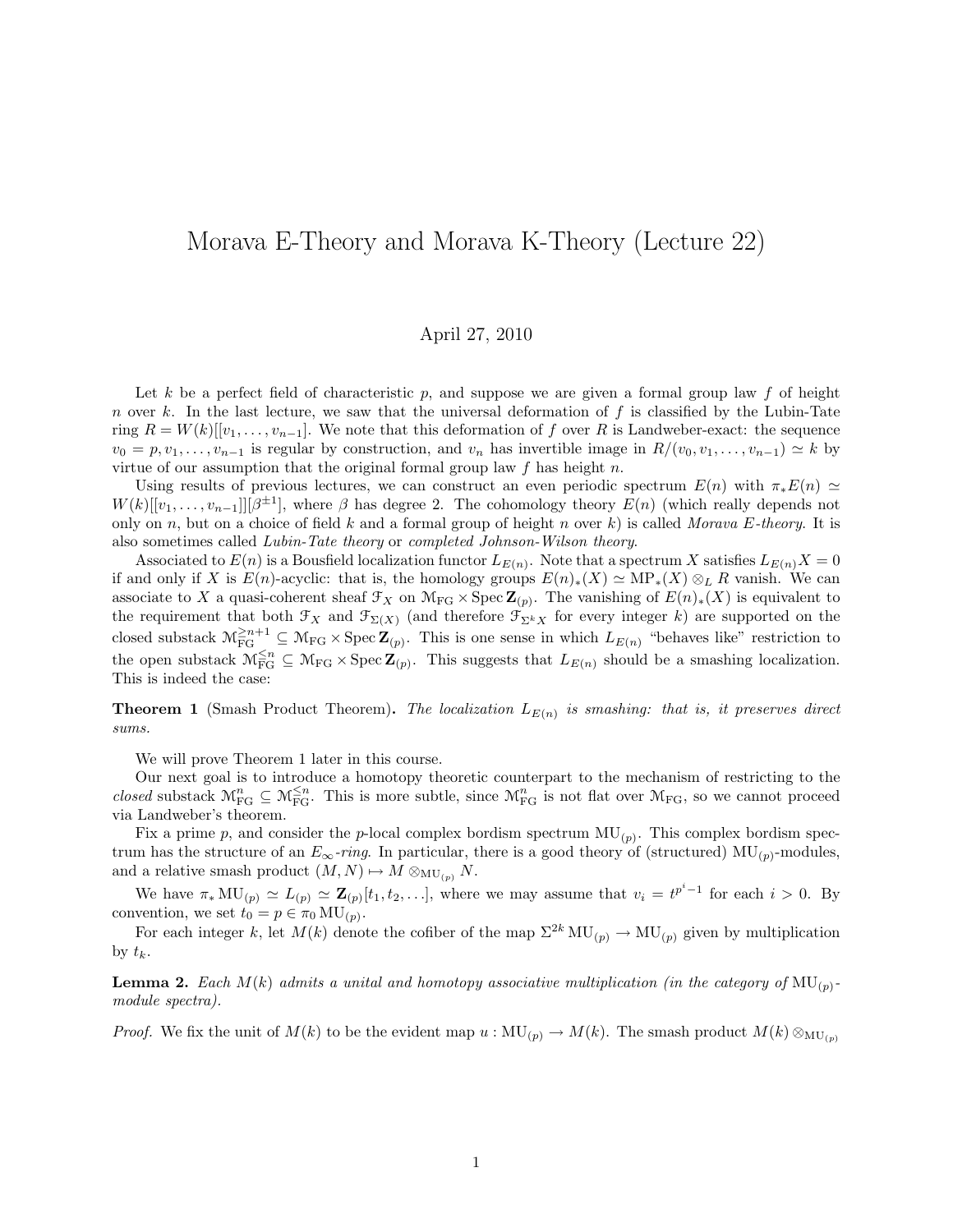$M(k)$  can be realized as the total homotopy cofiber of the commutative diagram

$$
\Sigma^{4k} \text{ MU}_{(p)} \xrightarrow{t_k} \Sigma^{2k} \text{ MU}_{(p)}
$$
\n
$$
\downarrow_{t_k} \qquad \qquad \downarrow_{t_k}
$$
\n
$$
\Sigma^{2k} \text{ MU}_{(p)} \xrightarrow{t_k} \text{MU}_{(p)}.
$$

We let  $K$  denote the total cofiber of an analogous diagram, where we replace the upper left hand corner with the zero spectrum. In other words,  $K$  is the cofiber of the map

$$
(\Sigma^{2k}M(k))^{2} \stackrel{(t_k,t_k)}{\rightarrow} M(k).
$$

There is an evident map  $\alpha: K \to M(k)$ . To define an  $MU_{(p)}$ -linear multiplication on  $M(k)$  (having u as a unit) is equivalent to factoring  $u$  as a composition

$$
K \stackrel{\beta}{\to} M(k) \otimes_{\mathrm{MU}_{(p)}} M(k) \stackrel{\gamma}{\to} M(k)
$$

in the setting of  $MU_{(p)}$ -modules.

To produce such a factorization, it suffices to show that the composition

$$
\ker(\beta) \to K \xrightarrow{\alpha} M(k)
$$

is nullhomotopic. Note that  $\ker(\beta)$  can be identified with the desuspension of the total cofiber of the square



that is, we have ker $(\beta) \simeq \Sigma^{4k+1} M(k)$ , and the relevant obstruction lives in  $\pi_{4k+1} M(k) \simeq (L_p/t_k)_{4k+1} \simeq 0$ .

We now show that the multiplication  $\gamma$  is homotopy associative (in the setting of  $MU_{(p)}$ -modules). We have two natural multiplication maps

$$
f, g: X = M(k) \otimes_{\mathcal{MU}_{(p)}} M(k) \otimes_{\mathcal{MU}_{(p)}} M(k) \rightarrow M(k).
$$

We wish to prove that the difference  $f - g$  is nullhomotopic. Note that X can be described as the total cofiber of a cube



Let Y be the total cofiber of an analogous diagram obtained by replacing the upper left corner by zero. By construction, the difference  $f - g$  is nullhomotopic on Y, so that  $f - g$  factors as a composition

$$
X \to X/Y \simeq \Sigma^{6k+3} MU_{(p)} \to M(k).
$$

Since  $\pi_{6k+3}M(k) \simeq (L_{(p)}/t_k)_{6k+3} \simeq 0$ , the second map is nullhomotopic so that  $f \simeq g$  as desired.  $\Box$